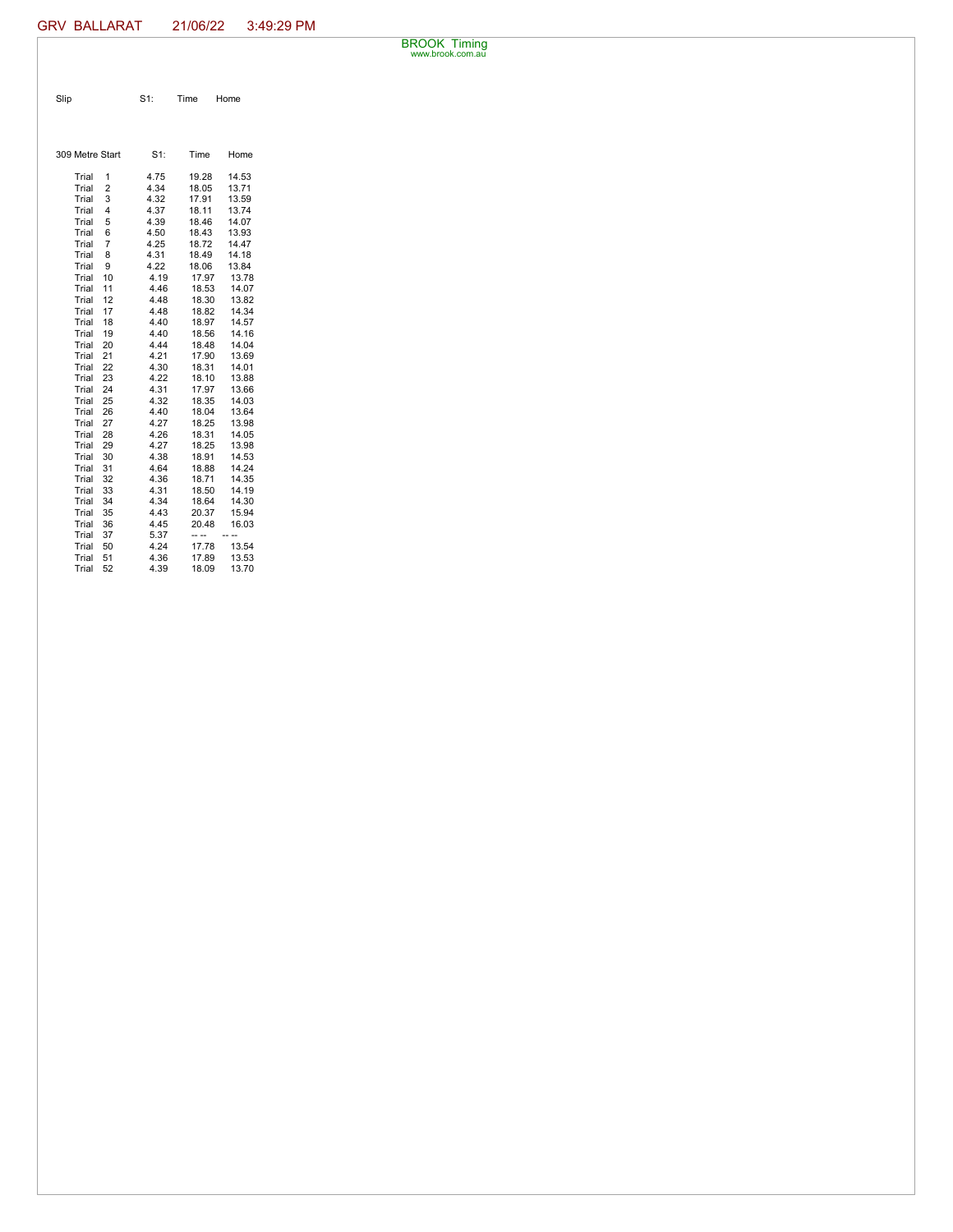## BROOK Timing www.brook.com.au

Page 2 21/06/22

| 390 Metre Start   | $S1$ : | Time  | Home  |       |
|-------------------|--------|-------|-------|-------|
| Trial<br>13       | 8.70   | 23.07 | 14.37 |       |
| Trial<br>38       | 8.48   | 22.79 | 14.31 |       |
| 39<br>Trial       | 8.77   | 23.25 | 14.48 |       |
| Trial 40          | 8.87   | 23.79 | 14.92 |       |
| Trial 41          | 8.42   | 22.66 | 14.24 |       |
| Trial 42          | 8.53   | 22.77 | 14.24 |       |
| Trial 43          | 8.74   | 22.80 | 14.06 |       |
| Trial 44          | 8.72   | 23.13 | 14.41 |       |
| Trial 45          | 8.59   | 22.82 | 14.23 |       |
| 46<br>Trial       | 8.55   | 23.04 | 14.49 |       |
| Trial 47          | 9.72   | -- -- |       |       |
| Trial 48          | 8.40   | 22.44 | 14.04 |       |
| Trial 49          | 8.58   | 22.58 | 14.00 |       |
| Trial 53          | 8.49   | 22.46 | 13.97 |       |
| Trial 54          | 8.45   | 22.31 | 13.86 |       |
| Trial 55          | 8.56   | 22.55 | 13.99 |       |
| Trial 56          | 8.78   | 23.27 | 14.49 |       |
| Trial 58          | 8.50   | 22.56 | 14.06 |       |
| Trial<br>62       | 8.44   | 22.44 | 14.00 |       |
|                   |        |       |       |       |
| 450 Metre Start   | $S1$ : | S2:   | Time  | Home  |
| Trial 57          | 6.76   | 11.61 | 25.66 | 14.05 |
| Trial<br>61       | 6.64   | 11.48 | 25.70 | 14.22 |
|                   |        |       |       |       |
|                   |        |       |       |       |
| 545 Metre Start   | $S1$ : | S2:   | Time  | Home  |
|                   |        |       |       |       |
|                   |        |       |       |       |
| Post 2 Post Start | $S1$ : | S2:   | Time  | Home  |
|                   |        |       |       |       |
| Trial<br>14       | 9.93   |       |       |       |
| Trial<br>15       | 10.14  |       |       |       |
| Trial<br>60       | 9.98   |       |       |       |